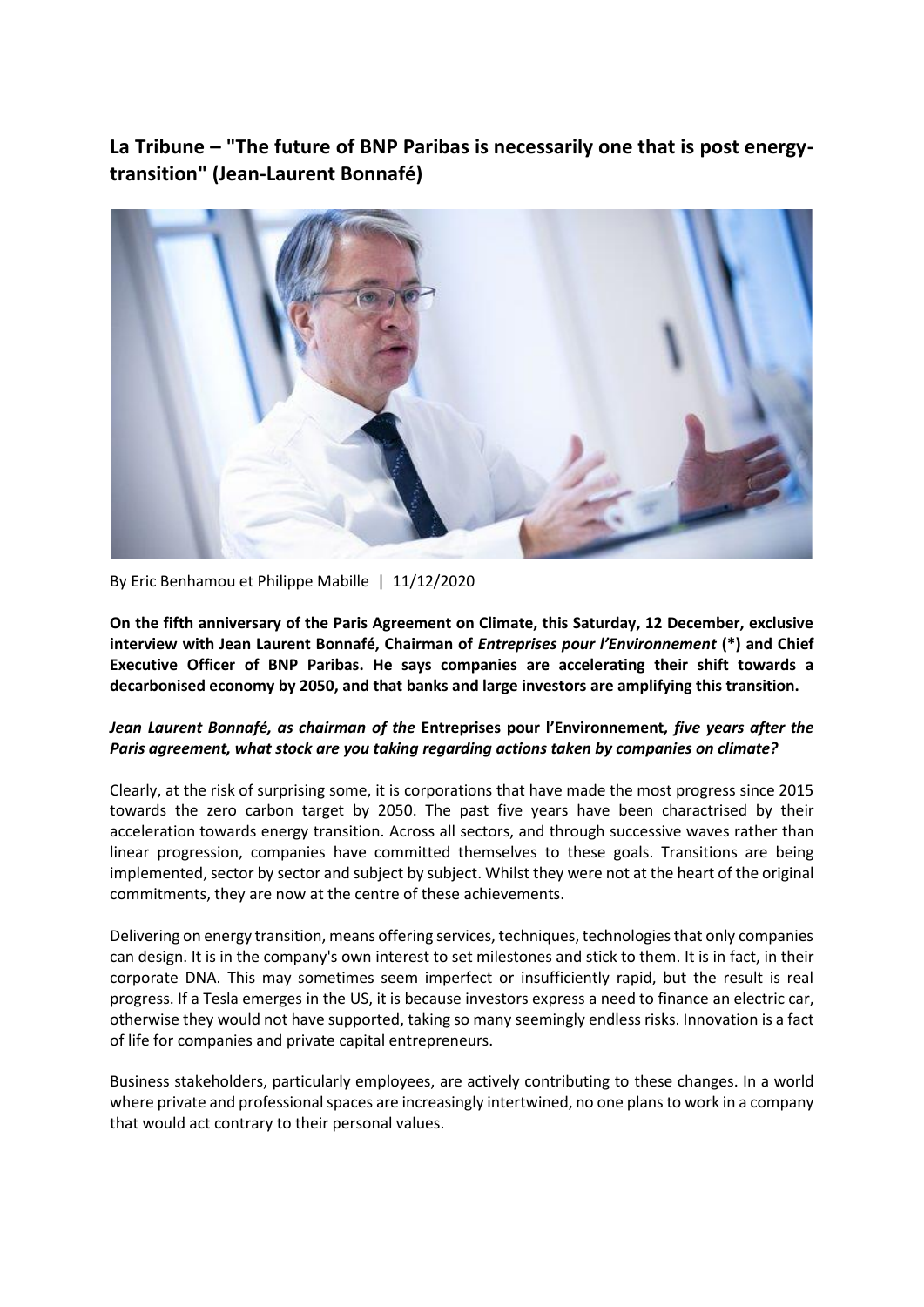### *Those that are lagging behind are the states. They are aware that action is needed, but this requires unpopular political decisions...*

Governments pursue or conduct public policies that may be based on financial, tax or sector regulation incentives. They can also mobilise levers such as public education from the youngest agesto specialised sectors, or support for public research or innovation. It is also important to highlight the sometimes decisive commitment by local authorities, particularly cities and urban areas.

# *COP21 saw the defection of some countries, such as the United States of America. Do you believe in their return in the Paris agreement?*

Yes, that seems to be confirmed and it is excellent news.

#### *Is the Covid crisis of 2020 a turning point, the turning point on the issue of climate urgency?*

You can use Covid-19 to explain away many things, but I do not think we can credit it to a rise in awareness on the issue of climate change. We were already aware of the technological and industrial trajectory needed for energy transition by 2050 to achieve the zero carbon target. In its ZEN 50 study, the EpE explains how France could become carbon neutral with growth similar to that experienced in the past, i.e. 2% on average. This must be achieved simultaneously across all areas, including education, energy, mobility, housing and advertising. On the other hand, Covid-19 is in my view linked to another major challenge for our society, biodiversity. Our modes of development have clearly undermined it leading to its impoverishment and degradation. The current health crisis seems to be one of the consequences of this development. Biodiversity is a complex issue, with many dimensions and interactions. This is the next big topic for our society. In this context, companies will have no choice but to meet each other.

# *You are making a proactive and optimistic speech about the ability to deliver on carbon neutrality commitments. But scientists or environmentalists believe that our economies are not at all the path defined in 2015...*

It is a substantive race that will last a generation: From 2015 to 2050. We are facing 35 years of mutations, and an accelerating changing in behaviours. Five years ago, 80% of companies considered that they had little or no interest in the energy transition. Today 100% feel fully involved.

#### *Yet a target date of 2050 is not very inspiring for decisions to be taken today...*

Do not deceive yourselves! Companies' strategic inflexions are commensurate with goals. And it is moving very quickly. Large French banks have already exited many sectors and have set coal exit targets at 2030 in OECD, and 2040 for the rest of the world. As far as we are concerned, BNP Paribas is ceasing to provide any new financial services to electricity companies and mining companies that do not make the necessary industrial choices to allow them to exit coal at the set deadlines.

In the automotive sector, the proportion of electric motors is moving in the right direction whilst not everything is yet available, particularly recyclable batteries. The ecosystem is gradually being built, as it generates new uses and profits that can be reinvested. Likewise in air transport, who would have believed five years ago the announced rollout of hydrogen fueled planes by 2035?

Large European oil companies have also made commitments that would have been unimaginable five years ago. So we are seeing an acceleration by all players, an entire generation is now basing itself on this new world.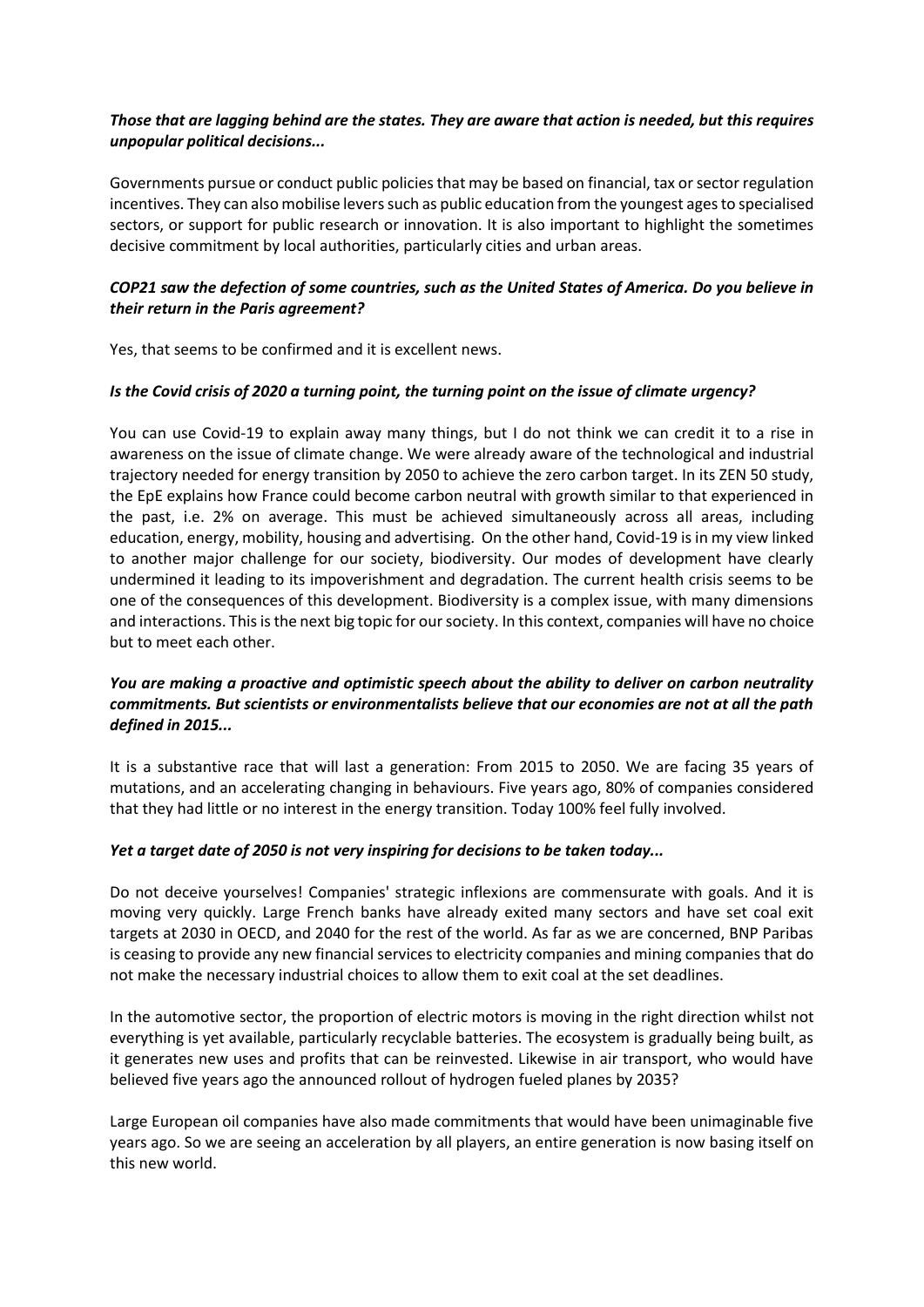### *How can the banker reconcile commitments to exit the carbon sector and support the financing of this transition, including the most polluting companies?*

The exclusion phase was a natural first step. We have excluded non conventional hydrocarbons, shale gas and oil or oil sands sectors. We have determined a timetable to accompany the transition and cessation coal. Our job as a banker is not to stop energy production but to support the financing of projects that enable producers to transform themselves.

To do so, new financing techniques need to be invented, such as green bonds for companies or infrastructure, or credit solutions for electric cars or home renovation that are more attractive than conventional ones. The role of banks is to make exclusion decisions, but above all it is to provide financing solutions dedicated to the transition, thus accelerating investment for responsible growth.

There are more and more banks around the world that are fully committed to this dynamic. I have a lot of faith in leadership and exemplary behaviour. Five years ago, at the time of the Paris Agreement, very few banks were involved, and today the majority of European ones are committed to doing so soon.

#### *But how do you measure in concrete terms the progress made, the commitments made?*

We have made a lot of progress on the issue of the measurements crucial to achieving the goals of the Paris agreement. In particular, we have developed, together with other banks, valuation instruments such as the PACTA method. An approach that verifies whether a credit portfolio is aligned with the objectives of the Paris agreement. We have shared it with large European banks and we should be able to export it globally. Many commitments have been made by a few large banks, mostly European ones. The other regions are expected to accelerate, they have no other choice.

At BNP Paribas, our strategic plan for 2025, beyond commercial and financial targets, will incorporate carbon neutrality commitments based on accessible, verifiable and public indicators and methodologies.

# *What do you respond to the criticisms of NGOs that, like Oxfam, believe that the banking sector is lagging behind in the challenges of transition?*

We are bankers who provide day to day support to companies, local authorities and individuals. It is as bankers that we are an essential player in a health crisis situation or in accompanying change. That being said, everyone has a role to play. Over and above the debates on methods, NGOs are pushing to go even further and as commitments are ever stronger, we ourselves need to make progress and accelerate continuously.

At BNP Paribas, we pay close attention to everything that is said or written. We try to find, including in critiques, good ideas and approaches. Our interest is to finance companies that have a future and not those that belong to the past. It is nonetheless important to accompany the shift from one world to another and not to decide everything overnight otherwise the world we live in today would falter. It is important to find the best path, which is a balance between speed and safety.

# *Opinion is often sceptical about the reality of corporate engagement. How do you explain this mistrust?*

The most important word in 'energy transition' is the word "transition". You have to be realistic, in several sectors we are still in the early stages of implementing this transition. This is a gradual approach that will experience the necessary accelerations on a sector by sector basis.